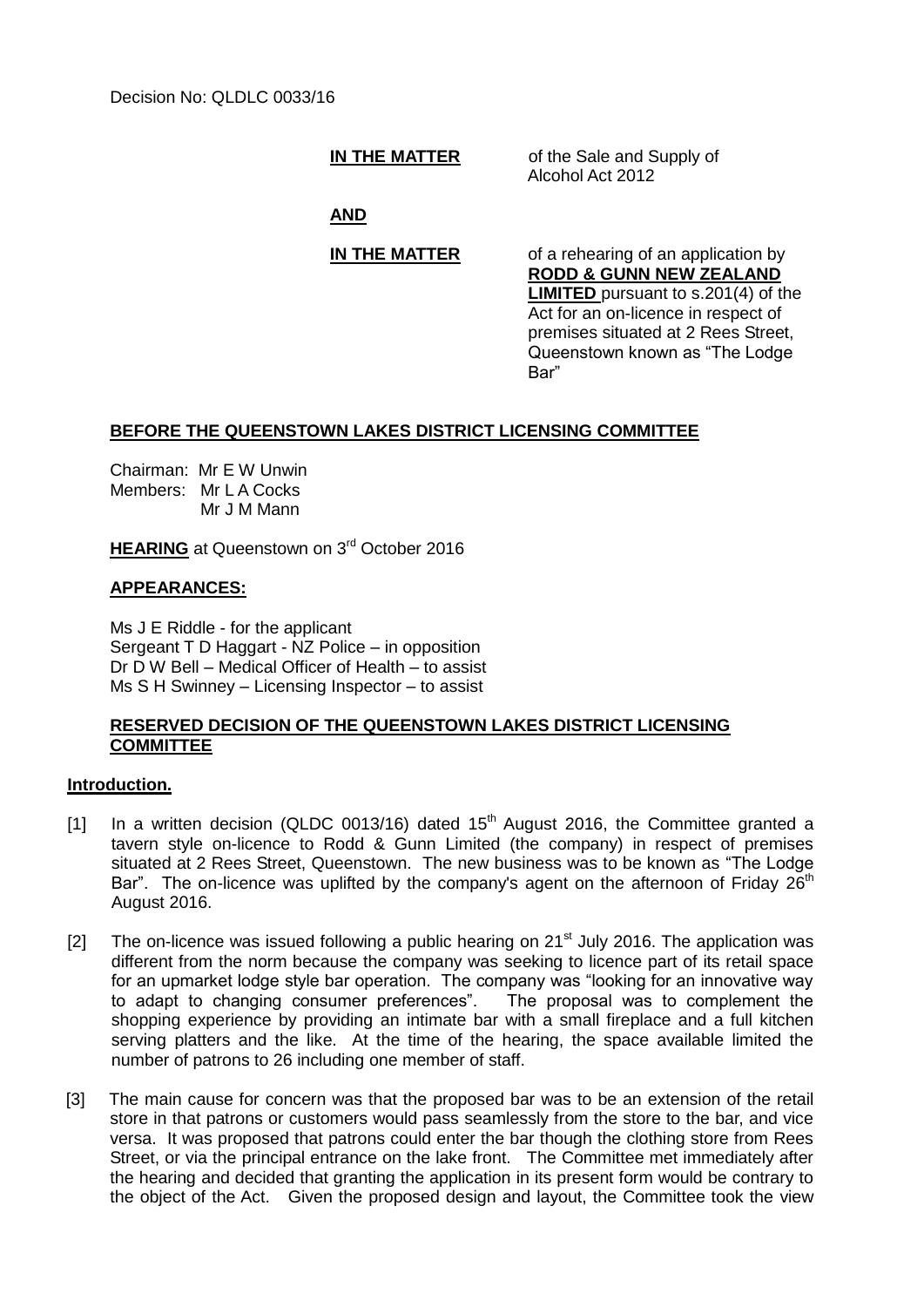that granting the application with access through to the clothing store would not only seriously undermine the Act's objectives, but set a precedent that would thereafter enable stores within stores to be licensed.

 $[4]$  Accordingly, on 22<sup>nd</sup> July 2016, a Memorandum was issued advising the parties that the application in its present form would be declined. The Memorandum then stated:

*"Given that the building work is well underway, the Committee advises that if the proposed doors between the retail shop and the proposed "Lodge Bar" were converted into a solid wall, so that there was no internal access between the retail clothing shop and the "Lodge Bar", then the application would be granted. Additionally, the Committee would have no concern if the applicant company decided to make a separate entrance/exit for the retail shop opening towards the lake, provided a clear physical demarcation between the two businesses is maintained."* 

[5] The company was given ten working days to advise whether or not it would like a full decision setting out the Committee's decision with reasons, or whether it wished to amend its application. On  $29<sup>th</sup>$  July 2016 the company advised that it had decided to amend its application so that there would be no internal access between the retail clothing shop and "The Lodge Bar". Accordingly, the new on-licence was granted.

# **The Opening Function.**

 $[6]$  The company held a private function on the Friday evening  $26<sup>th</sup>$  August to celebrate the occasion. The event was invitation only with complementary food and drink. About 65 guests or more were invited. Security at the door was arranged. During the evening, reports were received by the Agency and the Police that guest were freely walking between the two businesses, and that the maximum number of persons allowed in the bar was being exceeded.

[7] Sergeant T Haggart and Ms J J Mitchell (Licensing Inspector) were carrying out monitoring work on licensed premises that night. They had teamed up at about 10.00pm. At about 10.30pm they visited the premises having heard that the terms on which the licence had been issued were being ignored. At the time of the visit the doors between the premises were closed, although it was conceded that they had earlier been opened. There were about 40 people in the bar when they arrived but several left while Sergeant Haggart was speaking with the Duty Manager, and Ms Mitchell was speaking with Mr M J Beagley, the company's chief executive officer. The Sergeant was advised that at its busiest, there were 65 people present on the premises, furthermore the solid wall that had been referred to, did not exist. Instead there was a double set of glass doors.

[8] Sergeant Haggart took photographs of the doors for reference purposes, and this provoked a negative reaction from Mr Beagley. There was a factual dispute as to what was said by Mr Beagley to the Police Sergeant, Given the way that the rehearing was conducted, it is unnecessary for us to resolve that issue. When he gave his evidence, Mr Beagley acknowledged that he was upset that the premises were being inspected within hours of the licence being issued. He also accepted that his son had suggested that he move away from the conversation, as he was not making a helpful contribution. He unreservedly apologised to the Sergeant if she thought he was being challenging or obstructing her from doing her job.

# **The Application for a Re-Hearing.**

[9] On 1<sup>st</sup> September, the Committee was advised of what had happened, by way of statements from Sergeant Haggart and Ms Mitchell. There was evidence that (a) the basis on which the on-licence has been granted, (that there be no internal access between the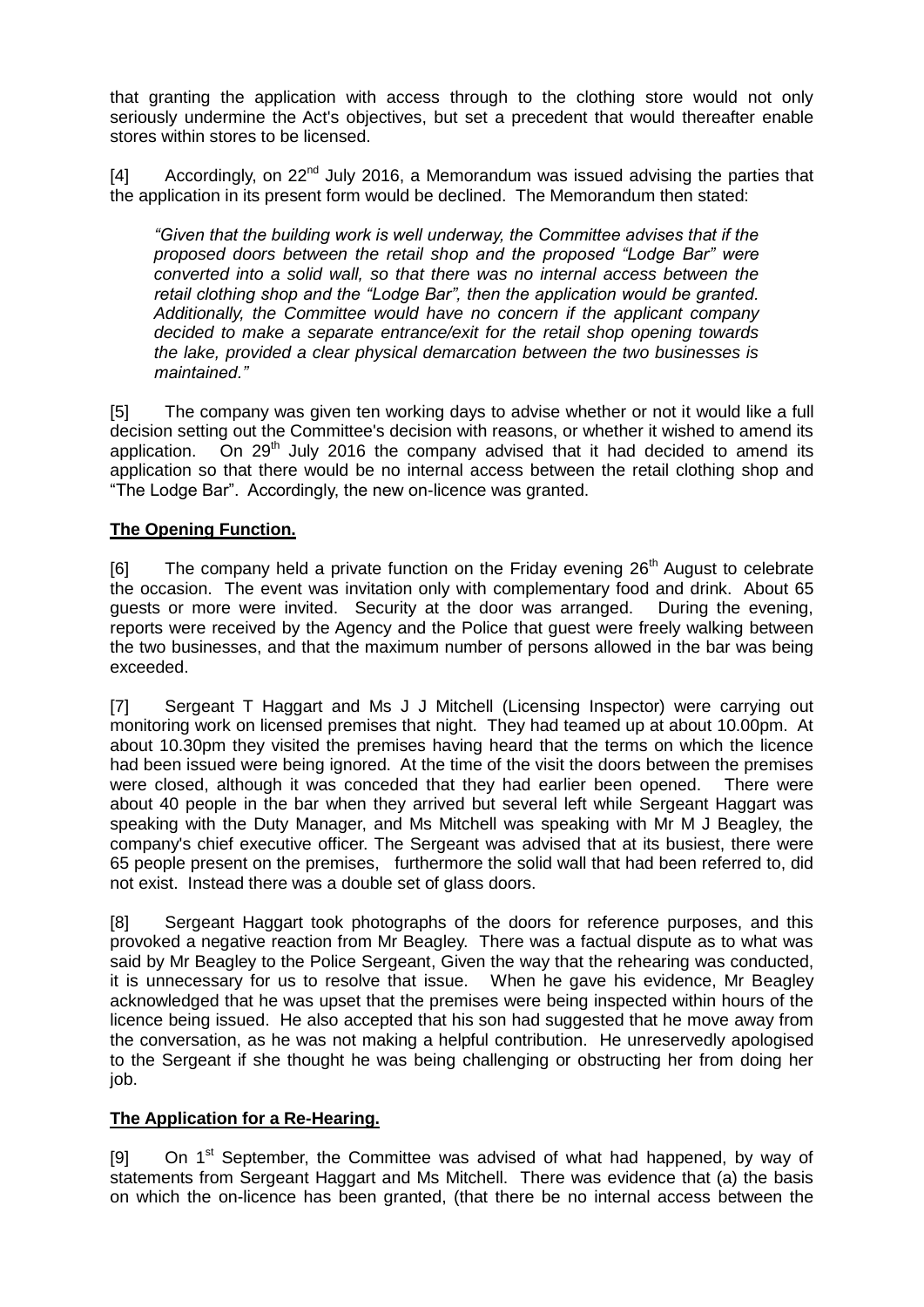retail clothing store and the bar), had been ignored; (b) that the building of a solid wall between the premises had not taken place; and (c), that the maximum number of patrons allowed in the bar had been exceeded. The Alcohol Licensing Inspector suggested that the Committee may wish to rehear the matter pursuant to s.201 (4) of the Act.

[10] The Committee had little hesitation in ordering a re-hearing. We needed to be satisfied that the company could be trusted to observe the terms on which the licence had been issued, as well as the conditions of the licence.

# **The Re-Hearing.**

[11] To its credit, the company acknowledged what had happened. It seems that the company proceeded with the opening function in the mistaken belief that it could host a private function without a licence, and without the restrictions that a licence might contain (even though the licence had been issued and was on display). The company was of the understanding that because it was not trading, then access between the two premises would not be an issue. Mr Beagley apologised unreservedly to the Committee for any misapprehension that the company had ignored the conditions of the licence, or did not take the issuing of the licence seriously.

[12] The evidence was that since the bar had commenced trading, there had been no access between the clothing store and "The Lodge Bar". Furthermore, the glass wall has been locked, the handles have been removed and the keys taken to Auckland. Obstacles have been placed in front of the glass wall to ensure that will be no future misunderstanding that the two premises are completely separated and cannot be accessed from either side. There have been other monitoring visits that have not resulted in any concern.

[13] In addition to the evidence given by Mr Beagley, we heard from the company's new General Manager of Hospitality, Mr Joshua Beagley. He confirmed that trading hours had gradually been extended since being opened to the public, and were currently between 2.00pm and 11.00pm, and expected to be from 12.00midday to 11.00pm in the near future. He thought that "The Lodge Bar" was attracting mainly mature residents and tourists. There had been very few families.

[14] It seems that the busiest nights are Fridays and Saturdays, and door-persons are employed on these days to greet patrons as well as monitoring the occupancy numbers. In this regard Mr Beagley junior produced a 'design advice note' from "Holmesfire" advising that the maximum occupancy load could be increased to 50 persons without changing or impacting on the means of escape requirements. This document is now under consideration by the relevant Council consenting body. It seems that the company is not satisfied with the look of the glass wall that currently separates the bar from the clothing store; appropriately designed shutters are to be installed.

[15] As from  $2^{nd}$  September 2016, Ms Stephanie Maddox is the new manager of "The Lodge Bar" replacing Mr M J Whiteman who gave evidence at the first hearing. She confirmed that the company had no intention of initiating any alcohol-related promotional activities. She regarded the patronage as mature, and advised that the company actively promotes the purchase of food with alcohol as part of its philosophy of what "The Lodge Bar" experience should be.

[16] In her final submissions, Ms Riddle emphasised that at the time of the opening function, the company was unsure whether the new on-licence would be granted, and therefore planned the opening night as a private function which did not require a special licence. She submitted that the evening of  $26<sup>th</sup>$  August was 'anomalous', and noted that the company 'naively' believed that the licensing process could be managed without legal advice. She argued that the company's intention was always to trade with the clear understanding that there would be no access between "The Lodge Bar" and the retail store.